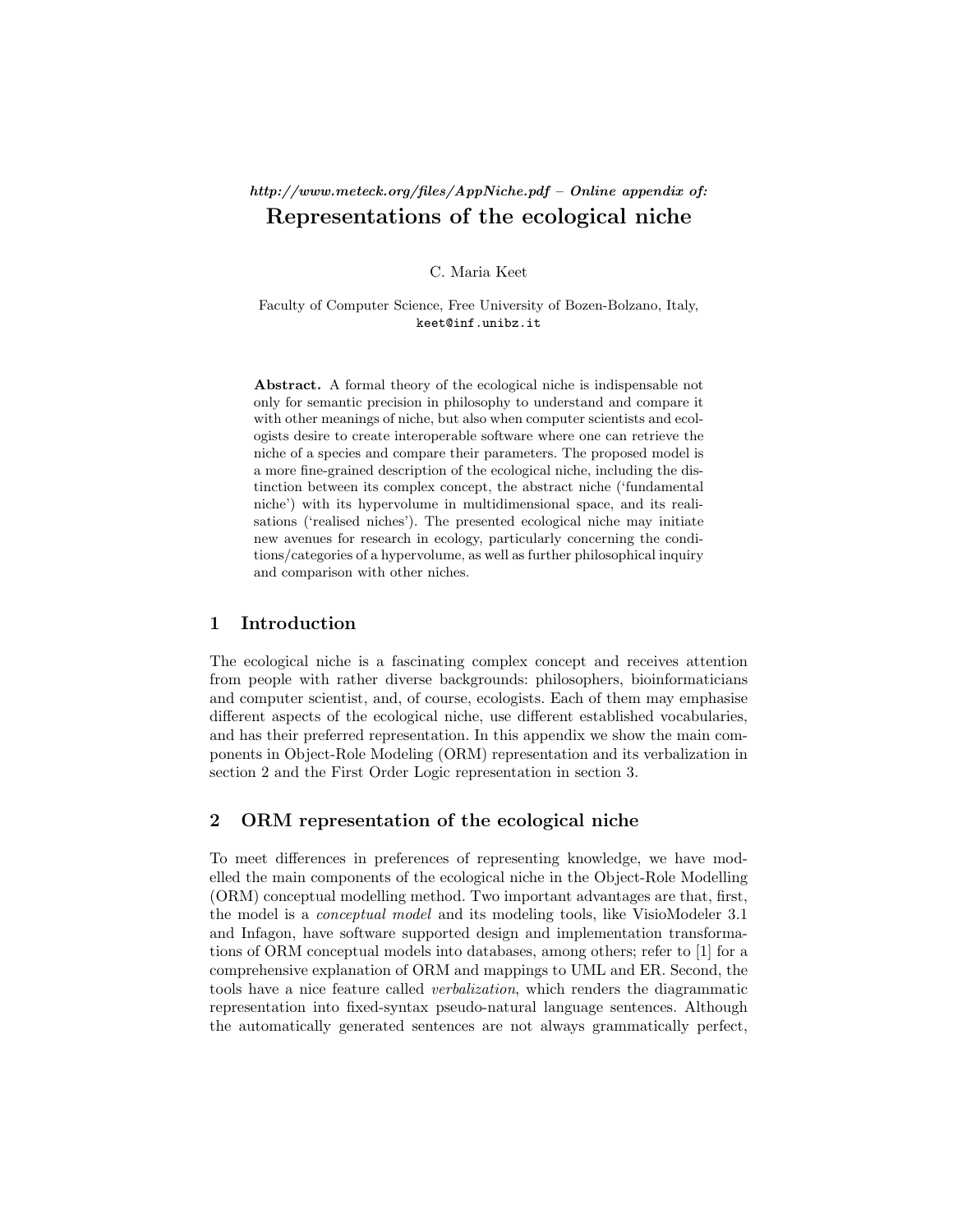they are understandable for domain experts who are unfamiliar with the diagrammatic representation and axiomatizations. DogmaModeler, an ontology engineering tool based on ORM, supports verbalization not only in English, but also in nine other languages, including Italian, Spanish, German, Russian, Arabic, and Dutch [2]. The verbalization included here is in English only.

The ORM model is depicted in Fig.1, with corresponding verbalization of the facts afterwards.



Fig. 1. The ORM representation of the ecological niche shows graphically the main components of the ecological niche, where ovals denote entities, rectangles relations, arrows uniqueness constraints, and blobs mandatory constrains (included in the formalisation).

#### 2.1 Verbalization of the ORM model of the ecological niche

EcologicalNiche constrains FundamentalNiche

**Each** EcologicalNiche constrains **some** FundamentalNiche. **For each** FundamentalNiche **f, some** EcologicalNiche constrains FundamentalNiche **f**. **For each** FundamentalNiche **f, at most one** EcologicalNiche constrains FundamentalNiche **f**. Species defines FundamentalNiche **/** FundamentalNiche niche of Species. **Each** FundamentalNiche niche of **some** Species. **Each** FundamentalNiche niche of **at most one** Species. **Each** Species defines **some** FundamentalNiche. **Each** Species defines **at most one** FundamentalNiche. FundamentalNiche has Hypervolume **/** Hypervolume is of FundamentalNiche. **Each** FundamentalNiche has **some** Hypervolume. **Each** FundamentalNiche has **at most one** Hypervolume. **Each** Hypervolume is of **at most one** FundamentalNiche.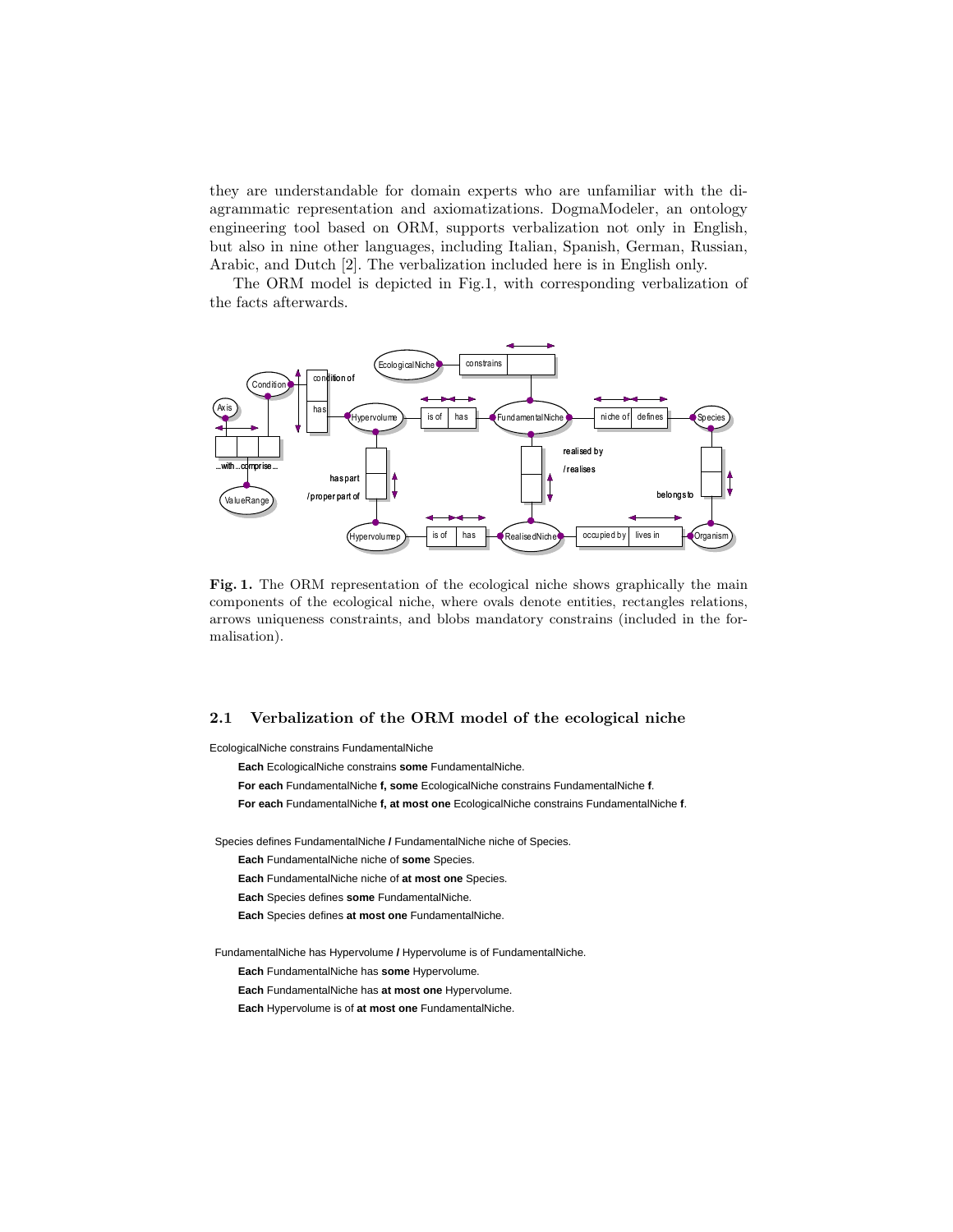Condition condition of Hypervolume **/** Hypervolume has Condition.

**Each** Condition condition of **some** Hypervolume.

**Each** Hypervolume has **some** Condition.

**It is possible that some** Condition condition of **more than one** Hypervolume

**and that some** Hypervolume has **more than one** Condition.

Axis with ValueRange comprise Condition **/ each** Axis with **some** ValueRange comprise **some** Condition. **For each** ValueRange **v, some** Axis with ValueRange **v** comprise **some** Condition. **For rach** Condition **c, some** Axis with **some** ValueRange comprise Condition **c**.

**Given any** Axis **and** ValueRange **, that** Axis with **that** ValueRange comprise **at most one** Condition.

FundamentalNiche realised by RealisedNiche **/** RealisedNiche realises FundamentalNiche.

**Each** FundamentalNiche realised by **some** RealisedNiche.

**Each** RealisedNiche realises **some** FundamentalNiche.

**Each** RealisedNiche realises **at most one** FundamentalNiche.

Hypervolumep proper part of Hypervolume **/** Hypervolume has part Hypervolumep. **Each** Hypervolumep proper part of **some** Hypervolume. **Each** Hypervolume has part **some** Hypervolumep. **Each** Hypervolumep proper part of **at most one** Hypervolume.

Organism belongs to Species.

**Each** Organism belongs to **some** Species. **For each** Species **s, some** Organism belongs to Species **s**. **Each** Organism belongs to **at most one** Species.

Organism lives in RealisedNiche **/** RealisedNiche occupied by Organism. **Each** Organism lives in **some** RealisedNiche. **Each** RealisedNiche occupied by **some** Organism. **Each** Organism lives in **at most one** RealisedNiche.

RealisedNiche has Hypervolumep **/** Hypervolumep is of RealisedNiche. **Each** RealisedNiche has **some** Hypervolumep. **Each** RealisedNiche has **at most one** Hypervolumep. **Each** Hypervolumep is of **at most one** RealisedNiche.

## 3 Formalisation

The abbreviations used here, including the ones that adhere to the DOLCE foundational ontology [4] [5], are provided in §3.1. Here, I do not concern about the entity vs. concept issue: both DOLCE and ecologists use the concept-standpoint, even though the intention is to represent the intrinsic nature and not the 'lens', and especially ecologists (ought to) have a revisionary attitude where linguistic expressions can be changed/reinterpreted if it is not defensible on scientific grounds. That DOLCE is intended for descriptive ontology does not have to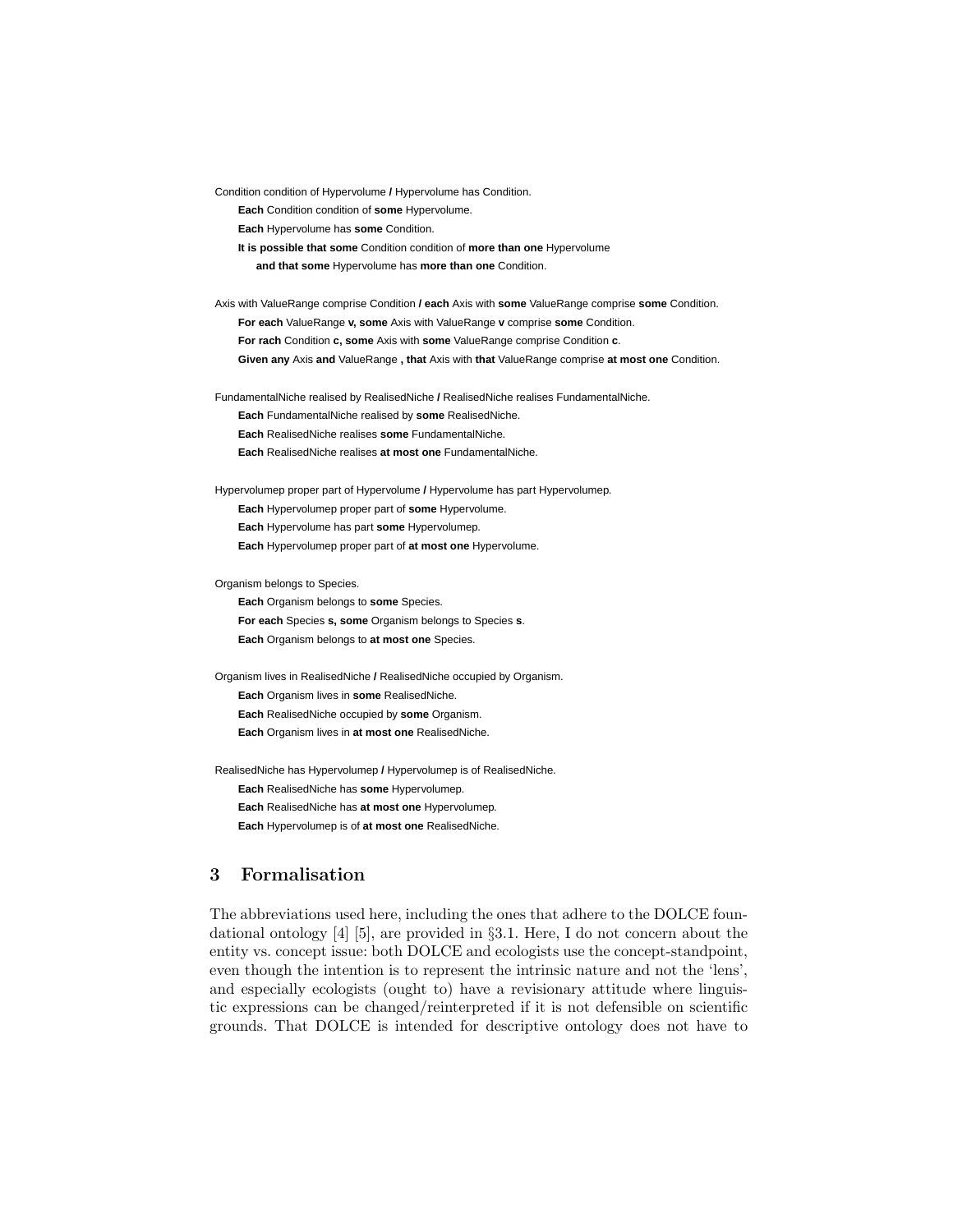prevent one to use it for representing scientific knowledge. This research and formalisation is of an applied nature and not intended to create another top-level ontology but to exploit an existing one that is well documented, formalised, and relatively understandable. In addition, it already has been applied successfully to other aspects in ontology development for ecology [3].

### 3.1 Conventions and abbreviations

The formalisation of the ecological niche takes advantage of the formalised DOLCE foundational model. Several notions are directly used in the axioms and therefore briefly listed here; more detail with its machinery can be found in [4] [5]:

- $CN(x)$  stands for that x is a (social) concept, where  $CN(x) \rightarrow NASO(x)$ in DOLCE and NASO is the abbreviation for 'non-agentive social object', thus  $CN$  is an endurant. Further, a  $CN$  "(i) is not directly located in space and, in general, has no direct spatial qualities (ii) has no intentionality; (iii) depends on a community of intentional agents" [5].
- $DF(x, y)$  is short-hand for  $definedBy(x, y)$ , and  $DF(x, y, ) \rightarrow (CN(x) \land$  $DS(y)$ ).
- $Q(x)$  quality. Quality of type  $\phi$  (Dd29 in [4]):  $qt(\phi, x, y) \triangleq qt(x, y) \wedge \phi(x) \wedge$  $SBL_X(Q, \phi)$ . See Dd8 and Dd11 in [4] for the leaf-subsumption relation SBL, and  $\phi$  is a variable ranging on universals. For direct quality (Dd28 in [4]):  $dqt(x, y) \triangleq qt(x, y) \wedge \neg \exists z (qt(x, z) \wedge qt(z, y))$
- $R(x)$  stand for x is a region, and  $Q(x)$  has a quale in the region  $R(x)$  $ql(x, y) \rightarrow (\alpha R(x) \wedge \alpha Q(y))$ , where ql is the quale, R the region and Q the quality and the modifier  $\alpha$  that it is not just any type of region with any type of quality, but temporal quality  $TQ$  with temporal region  $TQ$ ,  $PQ$  and  $PR$ for physical, and so forth; more specific axioms related to qualities, quales and regions are in [4].
- $Set(x)$  for the DOLCE set, which is subsumed by  $AB$  (abstract).
- $-PRE(x,t)$  for being present at time t (Dd40 in [4]):  $PRE(x,t) \triangleq \exists t' q l_T(t',x) \wedge$  $P(t,t')$
- $T(t)$  is a time interval.
- $APO(x)$  says that x is an Agentive Physical Object.

In addition to the DOLCE categories, the entities listed in Table 1 are used for the formalisation of the ecological niche. Other conventions adopted:

- Constants denoting universals:  $FuN, CN, ...$
- Variables ranging over particulars:  $u, ..., x, y, z$ .
- $U(x)$  for a universal (concept/entity). The finite set of universals taken from DOLCE and introduced universals for the ecological niche,

 $\prod_{EcoNiche} = \{EN, Fun, Ren, Sp, C, DF, CN, PT, DS, Q, R, PC, PRE\}$ 

– The quantifier ∀ is omitted for variables where applicable, unless a numerical restriction is required.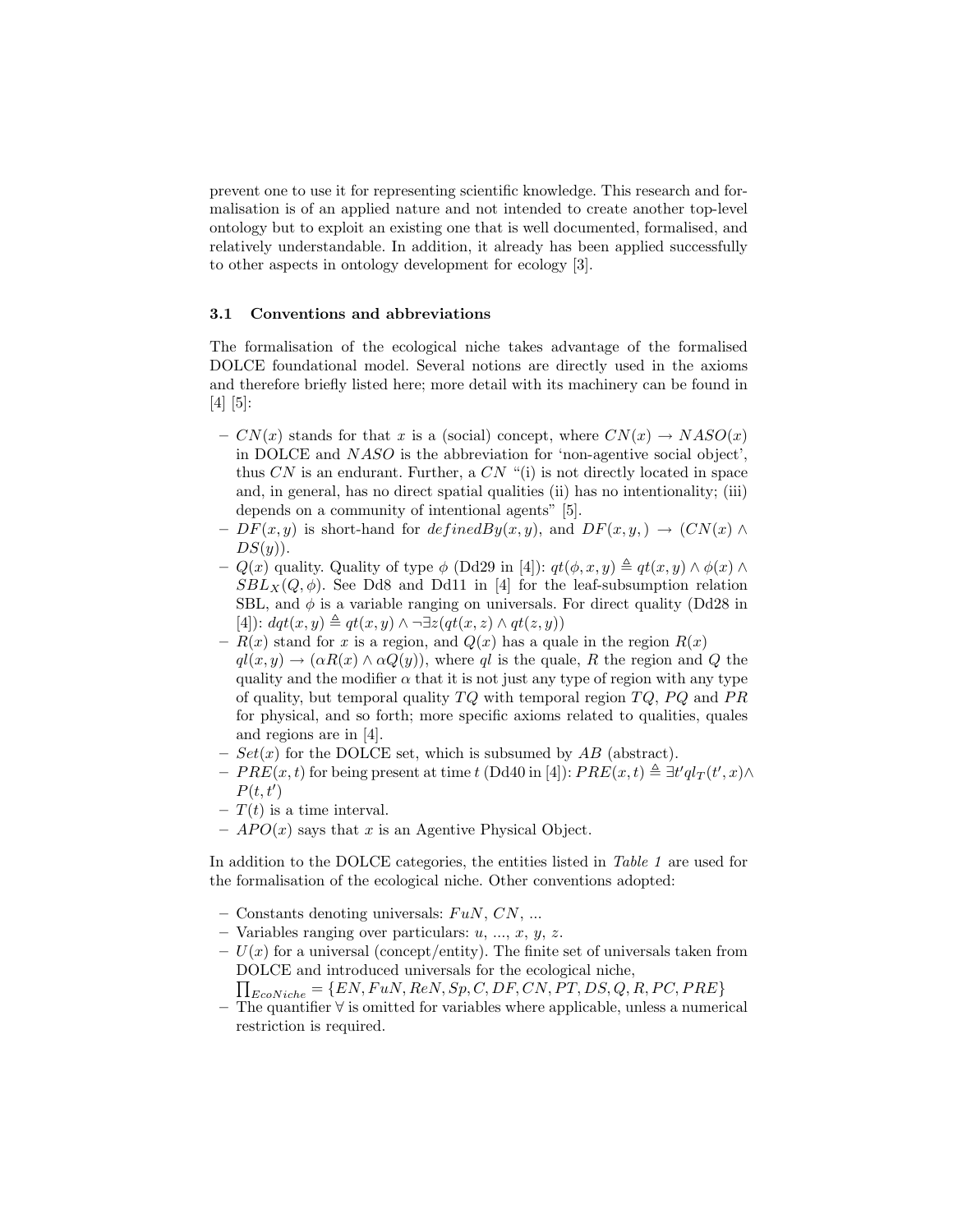| Abbreviation Comments |                                       |
|-----------------------|---------------------------------------|
| E N                   | Ecological Niche                      |
| FuN                   | Fundamental Niche                     |
| ReN                   | Realised Niche                        |
| Sp                    | <b>Species</b>                        |
| $\Omega$              | Organism                              |
| HV                    | HyperVolume                           |
| C                     | Condition of a $HV$                   |
| Ax                    | Axis of a $C$                         |
| VaRa                  | The applicable value range of an $Ax$ |

Table 1. Abbreviations and entities introduced for the ecological niche.

- The unique existential quantifier has the usual "!" after the ∃, which is shorthand for:  $\exists !x \phi \leftrightarrow \exists y \forall x (\phi \leftrightarrow x = y),$
- Numerical restrictions on quantifiers ranging over variable, such as  $\forall^{\geq 2}x$ read as "for all  $x$  where there are at least two particulars". Such particulars are subsequently indicated with subscripts  $_i$ ,  $_j$ ,  $_1$ ,  $_2$  etc. The 'long' version, indicating a 1:n relationship between two different entities  $A$  and  $B$ , i.e. for  $\exists^{\geq 1}y$ , is:

 $A(y) \rightarrow \exists x_1, x_n(B(x_1) \land ... \land B(x_n)) \land (\neg(x_1 = x_2) \land ... \land \neg(x_1 = x_n) \land ... \land$  $\neg(x_{n-1} = x_n) \land n \geq 1 \land (relation(x_1, y) \land ... \land (relation(x_n, y)))$ This is abbreviated as:  $A(y) \to \exists^{\geq n} x(B(x) \land relation(x, y) \land n \geq 1)$ The ∀ quantifier has an analogous specification.

– An *exclusive-or* is denoted with an underlined  $\vee$ , as in  $\vee$ .

#### 3.2 Definitions

$$
EN(x) \triangleq \exists y, z \exists^{\geq 1} w(nicheOf(y, z) \land realizes(w, y) \land Living(z) \land FunN(y) \land S(z) \land ReN(w))
$$
\n(1)

$$
FuN(x) \triangleq \exists y, z(HV(y) \land Living(z) \land Sp(z))
$$
\n(2)

 $Re N(x) \triangleq \exists y, z \exists^{\geq 1} w(HV(y) \wedge Living(z) \wedge HV_p(w) \wedge properPartOf(w, y))$  (3)

$$
HV(x) \triangleq \exists^{\geq 1} y (C(y) \land \neg (y_i = y_j) \land conditionOf(y, x)) \land AR(x)
$$
 (4)

$$
HV_p(x) \triangleq \exists^{\geq 1} y(C(y) \land \neg(y_i = y_j) \land conditionOf(y, x)) \land AR(x) \landproper PartOf(x, z) \land HV(z)
$$
\n(5)

$$
C(x) \triangleq (Ax(x) \land VaRa(y) \land hasValues(x, y))
$$
\n(6)

$$
Ax(x) \triangleq (Property(x) \vee CN(x))
$$
\n(7)

$$
Living(y) \triangleq (instance(x, O, t_{now}) \land belongsTo(x, y) \land O(x) \land Sp(y))
$$
 (8)

$$
Extract(y) \triangleq (instance(x, O, t') \land \neg (instance(x, O, t_{now}) \land (t' < t_{now}) \land belongsTo(x, y) \land O(x) \land Sp(y))
$$
\n(9)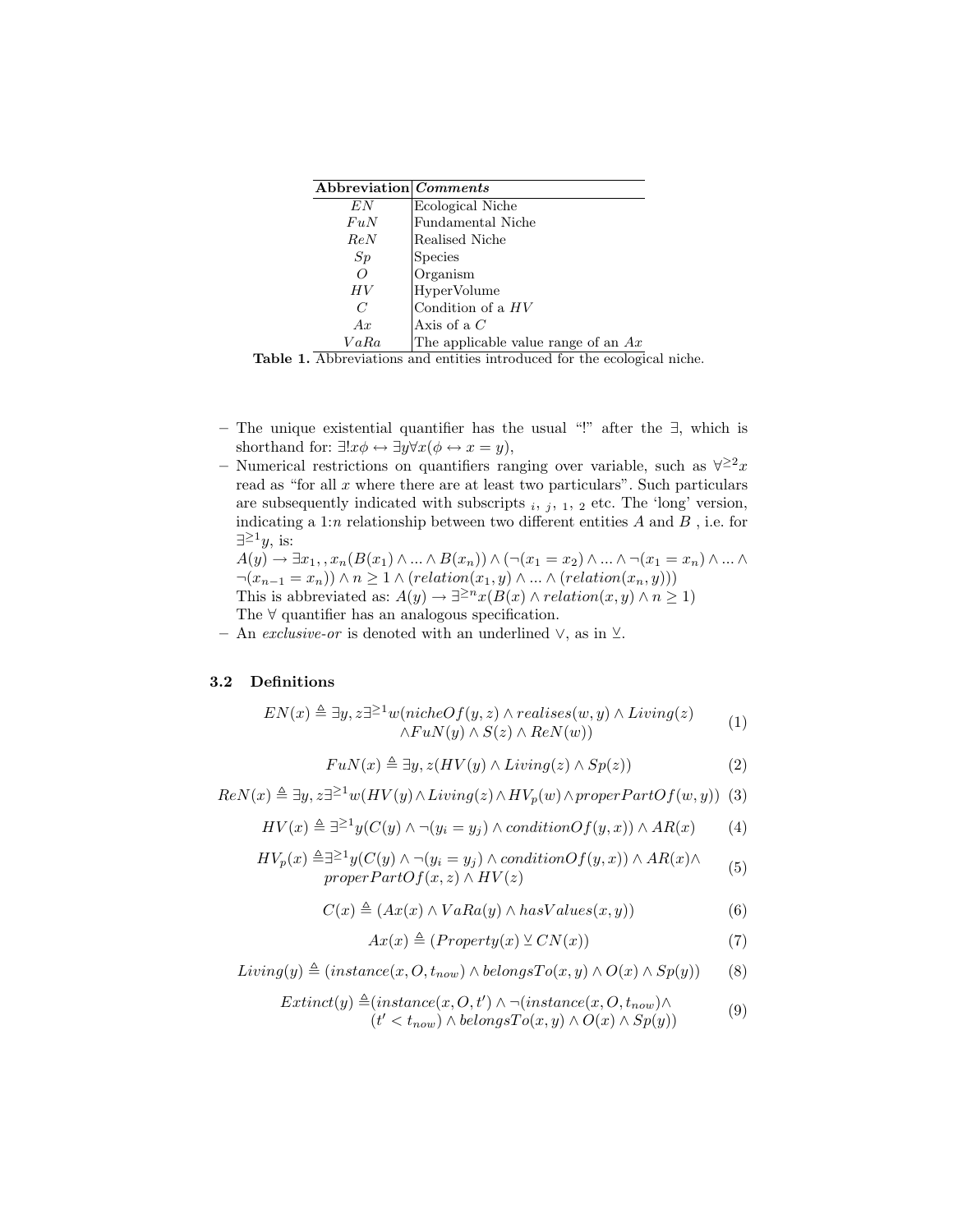# 3.3 Relations

| $constraints(x, y) \rightarrow ((EN(x) \wedge FuN(y)))$                          | (10) |
|----------------------------------------------------------------------------------|------|
| $constraints(x, y) \leftrightarrow constrainedBy(y, x)$                          | (11) |
| $\forall x \exists y (belongsTo(y, x) \rightarrow (Sp(x) \land O(y)))$           | (12) |
| $properPartOf(x, y) \rightarrow (HV_p(x) \land HV(y))$                           | (13) |
| $conditionOf(y, x) \rightarrow (HV(x) \land C(y))$                               | (14) |
| $realises(x, y) \rightarrow (ReN(x) \wedge FuN(y))$                              | (15) |
| $realisedBy(y, x) \rightarrow (ReN(x) \wedge FuN(y))$                            | (16) |
| $constraints(y, x) \rightarrow (ReN(x) \wedge FuN(y))$                           | (17) |
| $constrainedBy(x, y) \rightarrow (ReN(x) \land FuN(y))$                          | (18) |
| $constrainedBy(x, y) \rightarrow (ReN(x) \wedge EN(y))$                          | (19) |
| $\forall x \exists^{\geq 1} y (elementOf(y, x) \rightarrow (U(y) \land Set(x)))$ | (20) |
| $partOf(x, y) \rightarrow (HV(y) \wedge HV_s(x))$                                | (21) |
| $has(x, y) \rightarrow (FuN(x) \land HV(y))$                                     | (22) |
| $has(x, y) \rightarrow (ReN(x) \wedge HV_p(y))$                                  | (23) |

3.4 Constraints, characteristics, and related issues

### General, w.r.t.  $EN$  and  $FuN$

$$
EN(x) \to (CN(x) \land NASO(x))
$$
\n(24)

$$
FuN(x) \to (CN(x) \land NASO(x))
$$
\n(25)

$$
O(x) \to APO(x) \tag{26}
$$

$$
Sp(x) \to NASO(x) \tag{27}
$$

$$
\forall x \exists^{\geq 1} y (HV(x) \land HV_p(y)) \tag{28}
$$

$$
\exists^{\geq 1} x \exists^{\geq 1} y (HV_p(x) \land C(y) \land conditionOf(y, x) \land conditionOf(y_i, x_i) \land conditionOf(y_i, x_j) \land (y_i \subset y_j \lor y_j \subset y_i \lor \neg(y_i = y_j))
$$
\n(29)

 $\forall x \forall y \exists^{=m} x \exists^{=n} w((HV(x) \land HV_p(y) \land C(z) \land C(w) conditionOf(z, x) \land$  $\text{condition} \overrightarrow{Of}(w, y) \land (m \geq n) \land (n > 3)) \rightarrow ((w \subset z) \lor \forall u, v(\overrightarrow{VAR}(u) \land \overrightarrow{U}))$  $VaRa(v) \wedge hasValues(z, u) \wedge hasValues(w, v) \rightarrow (z > u))))$ 

$$
\forall x \exists^{\geq 1} y(FuN(y) \land ReN(x))
$$
\n(30)\n(31)

$$
EN(x) \to \exists y, z(FuN(y) \land Sp(z) \land nicheOf(y, z))
$$
\n(32)

$$
(FuN(x) \land Sp(y) \land nicheOf(x, y_i) \land nicheOf(x, y_j)) \rightarrow (y_i = y_j)
$$
 (33)

$$
(FuN(x) \land Sp(y) \land nicheOf(x_i, y) \land nicheOf(x_j, y)) \rightarrow (x_i = x_j)
$$
 (34)

$$
\neg \exists x (Sp(x) \to \neg \exists y F u N(y) \tag{35}
$$

$$
\neg \exists x (Living(x) \land Sp(x)) \rightarrow \neg \exists y F u N(y) \tag{36}
$$

$$
\exists x (Living(x) \land Sp(x)) \to \exists y \exists^{\geq 1} z (FuN(y) \land ReN(z)) \tag{37}
$$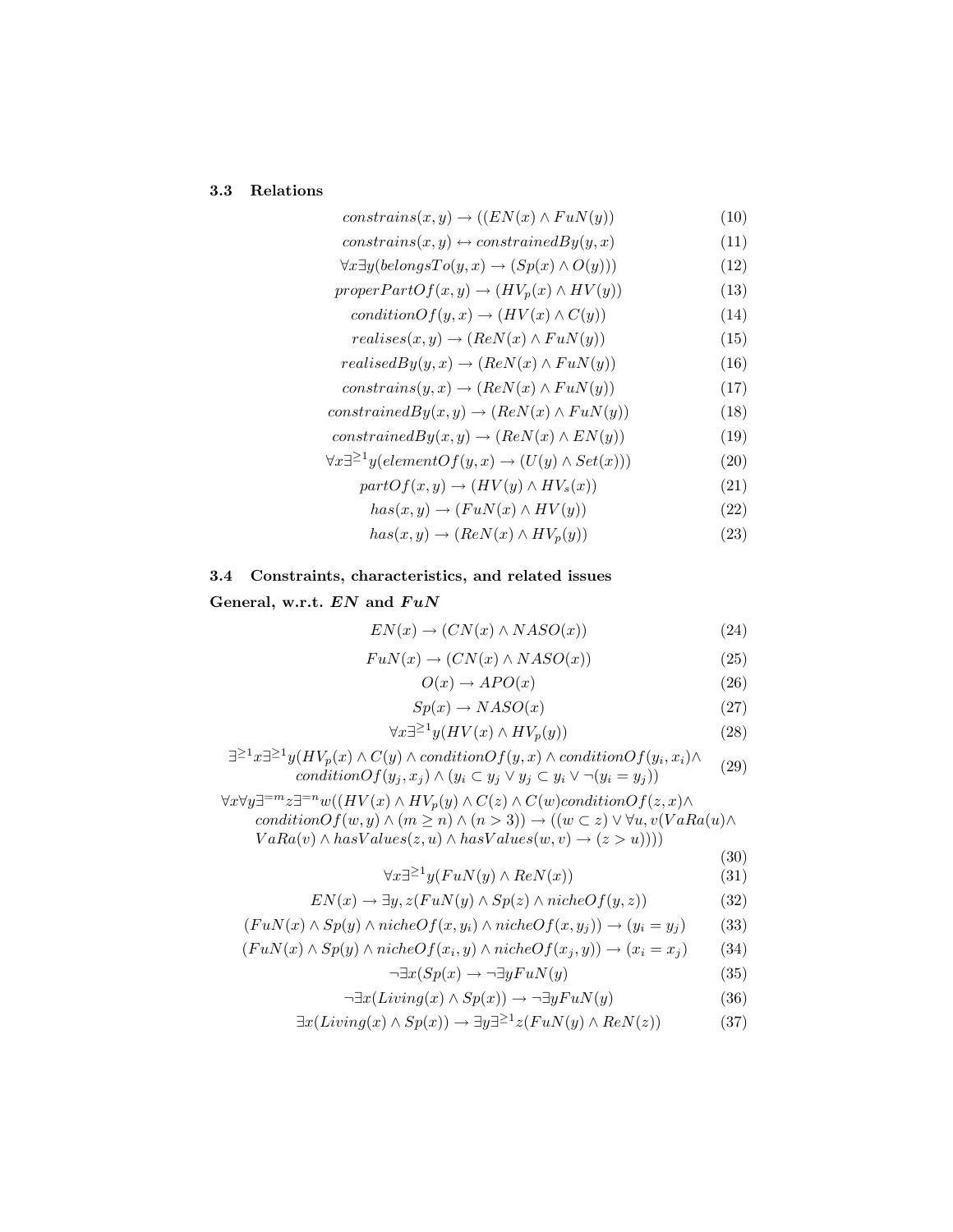Characteristics of conditions

$$
C(x) \to NASO(x) \tag{38}
$$

$$
VaRa(x) \to (Set(x) \veeeq R(x))
$$
\n(39)

$$
\neg \exists x Ax(x) \to \neg \exists y C(y) \tag{40}
$$

$$
\exists x \neg \exists y ((Ax(x) \land VaRa(y)) \rightarrow \neg hasValues(x, y)) \rightarrow \neg \exists z C(z) \tag{41}
$$

$$
\forall x, y \exists z \exists^{=m} w((HV(x) \land C(y) \land conditionOf(y, x) \land elementOf(w, z) \land U(w) \land (VaRa(z) \rightarrow Sp(z))) \rightarrow \neg(n > m) \land (n, m \in \aleph))
$$
\n(42)

$$
\forall x \exists^{\geq 1} y((HV(x) \land HV_p(y)) \to ((y_i = y_j) \lor (\neg(y_i = y_j) \land (y_i \cap y_j = (\emptyset \lor \neg \emptyset)))) (43))
$$

$$
\exists x (FuN(x_i) \land FuN(x_j) \land \neg(x_i = x_j)) \rightarrow \exists y (HV(y_i) \land HV(y_j) \land has(x, y) \land \neg(y_i = y_j))
$$
\n(44)

$$
\exists x (FuN(x_i) \land FuN(x_j) \land (x_i = x_j)) \rightarrow \exists y (HV(y_i) \land HV(y_j) \land has(x, y) \land (y_i = y_j))
$$
\n(45)

$$
\exists x, y, z((FuN(x_i) \land FuN(x_j) \land \neg(x_i = x_j) \land (has(x, y) \land HV(y) \landconditionOf(z, y)) \rightarrow C(z) \land conditionOf(z, x_i) \land conditionOf(z, x_j)))
$$
\n(46)

$$
HV_s(x) \to CN(x) \tag{47}
$$

$$
\neg (HV_p = HV_s) \tag{48}
$$

# Characteristics of, and related to, the ReN

$$
Environment(x) \rightarrow \exists^{>1}y, z(C(y) \land C(z) \land Biotic(y) \land Abiotic(z) \land \neg(y = z))
$$
\n
$$
\exists x (Environment(x) \rightarrow \neg \exists y ( Living(y) \land Sp(y)) \tag{50}
$$
\n
$$
\exists x (Environment(x) \rightarrow \exists y ( Living(y) \land Sp(y)) \tag{51}
$$

 $\exists x((Environment(x_i) \land Environment(x_j) \land \neg(x_i = x_j)) \rightarrow$  $\exists y, z(Living(y) \land Sp(y) \land O(z) \land belongsTo(z, y) \land livesIn(z_i, x_i)$  $\wedge livesIn(z_j, x_j) \wedge \neg (z_i = z_j)))$ (52)

$$
Environment(x) \rightarrow \exists^{\geq 1} y, z(ReN(y) \land Living(z))
$$
\n(53)

$$
Habitat(x) \to NASO(x) \tag{54}
$$

$$
\neg \exists x (Habitat(x) \to \neg \exists y ( Living(y) \land Sp(y)))\tag{55}
$$

$$
\exists x (Habitat(x) \to \exists y (Living(y) \land Sp(y)))\tag{56}
$$

$$
Habitat(x) \to \exists^{\geq 1} y, z(Living(y) \land Sp(y) \land O(z) \land belongsTo(z_i, y_i) \landbelongsTo(z_j, y_j) \land \neg(z_i = z_j) \land \neg(y_i = y_j) \land livesIn(z, x))
$$
(57)

$$
Habitat(x) \to \exists^{\geq 1} yReN(y) \tag{58}
$$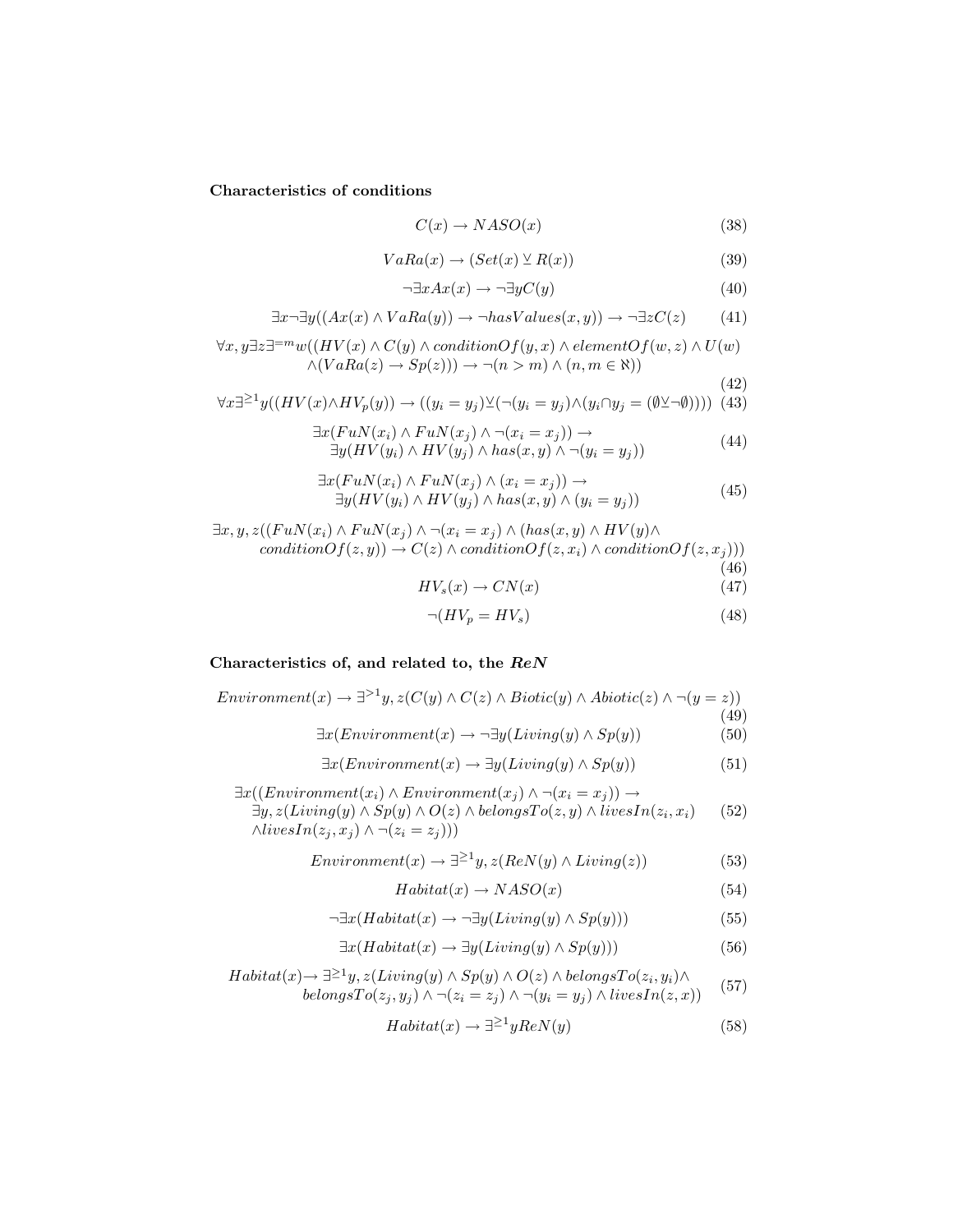$$
(Re N(x) \land Habitat(y)) \rightarrow (partOf(x, y) \vee (realisedBy(z, x) \land FuN(z) \land (59)
$$
  

$$
(Habitat(y) \leftrightarrow Ax(y))))
$$

$$
(ReN(x) \land Habitat(y) \land partOf(x_i, y) \land partOf(x_j, y) \land \neg (x_i = x_j) \land\nrealisedBy(z_i, x_i) \land realisedBy(z_j, x_j) \land FuN(z) \land \neg (z_i = z_j)) \rightarrow\n((C_{z_i}(w_i) \cap C_{z_j}(w_j)) = \neg \emptyset)
$$
\n(60)

$$
ReN(x) \to (CN(x) \land NASO(x))
$$
\n(61)

Species and non-empty niches

$$
Living(x) \to FuN(y) \tag{62}
$$

$$
Extract(x)\rightarrow \neg FuN(y)\tag{63}
$$

$$
Living(x, t) \to PRE(x, t') \land PRE(x, t) \land (t' < t) \land Sp(x) \land T(t) \tag{64}
$$

$$
(instance(x, y, t) \to (O(x) \land Sp(y) \land T(t))
$$
\n(65)

$$
Living(x) \leftrightarrow \neg Extinct(x) \tag{66}
$$

$$
Re N(x) \rightarrow (Living(y) \land Sp(y)) \rightarrow \exists z, w (Environment(z) \land Habitat(w))
$$
 (67)

$$
(Extract(x)\wedge Sp(x))\rightarrow \neg \exists y, z(Environment(y)\wedge ReN(z))
$$
 (68)

# 4 Description of the axioms

#### 4.1 About the definitions

1. The  $EN$  consists of a particular combination of the  $FuN$  (which implies the  $HV$ , C), Sp, ReN (implying  $HV_p$ ) and Living (which implies O).

2. The  $FuN$  is defined as being a  $HV$  for a living species (i.e. not extinct).

3. The ReN is defined as being a  $HV_p$  of  $FuN$ 's  $HV$  for a living species. In ReN, its hypervolume is smaller than the  $H\dot{V}$  hypervolume. The 'physical realisation' has a space, exists in 3D and time, but *not* that it is a 3D space: it's a hypervolume that is smaller than the FuN-level hypervolume. One can either say a  $HV$  (and a  $HV_p$ ) is an abstract region AR, or multidimensional objects are real entities, or  $ReN$  and its  $HV_p$ are NASOs, because e.g. 'realised niche' is a name that humans gave to it.

4. The hypervolume  $HV$  consists of multiple  $Cs$ , with unique conditions, and is an  $AR$ . 5.  $HV_p$  is a hypervolume like  $HV$  is and is a proper part of its  $HV$ .

6. C consists of a property/concept/entity, here just called the  $Ax$ , and its values (quale), and the relation between the latter two.

7. The axis of a C is a property or a concept/entity. The detail on the kinds of things that can make up see such an axis is flexible. The characteristics of the conditions are still under investigation. E.g.  $NPOB$ ,  $Q$ ,  $F$ .

8. A living (non-extinct) species has organisms at time  $t$ , where  $t$  denotes the present. 9. An extinct species had organisms at some time  $t$  in the past but not now. It is arguable if an extinct species is still present or not: if we, humans, have named it while there being no living organisms anymore, one could say that the species is present, but not the organisms of the species. Further, there are species extinct we do not know of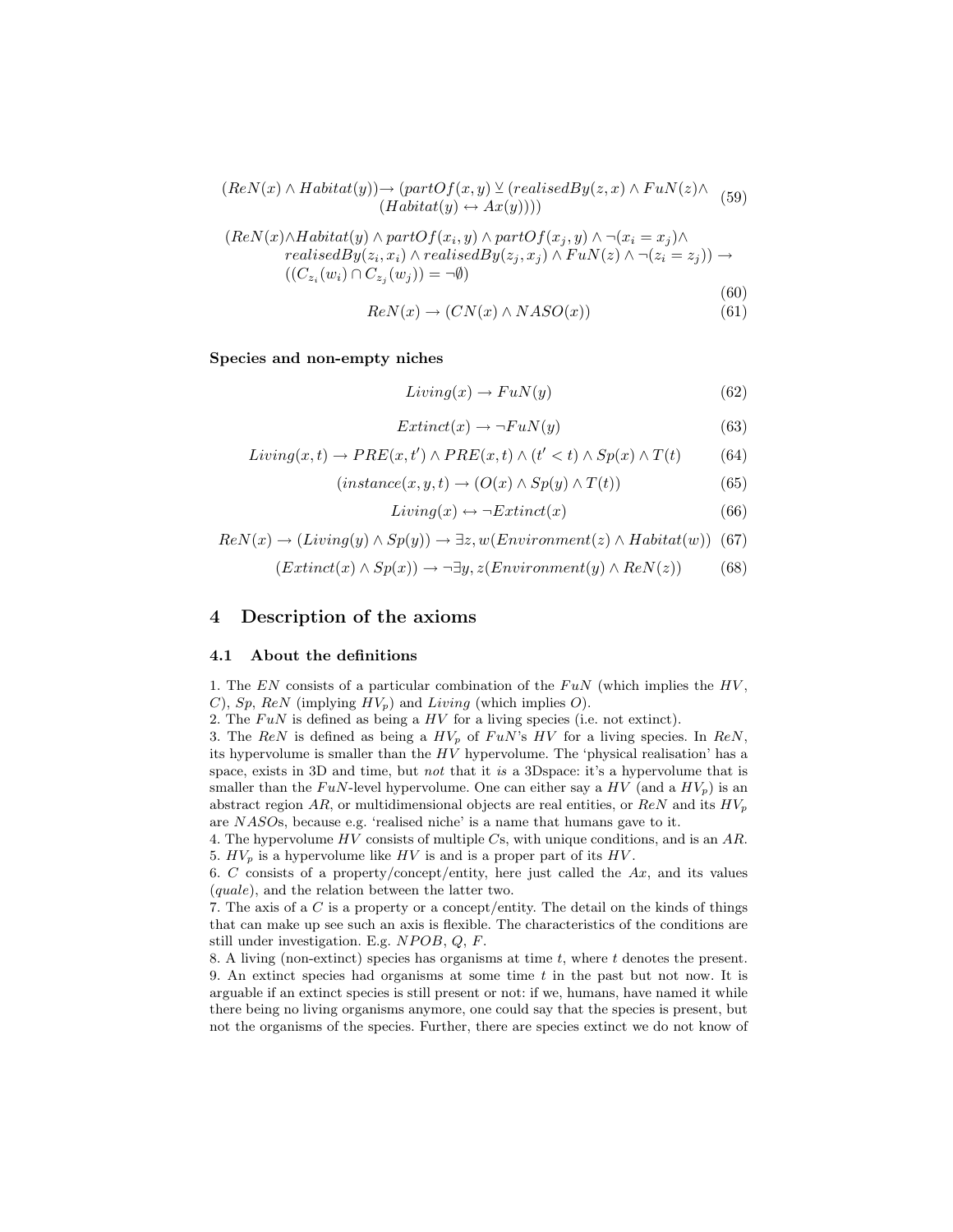and/or have not named yet, so in some sense are 'not present', but this can be dismissed as an epistemological issue. Stretching it further, one can say that fossils are present so that there are 'dead organisms' present, hence requiring to specify the concept of what makes an organism living and what not, which goes into more detail than required for the purpose. Also, 'virtually extinct' is not elaborated on here.

### 4.2 Relations

10.  $EN$  constrains, on a 'meta' level the  $FuN$ .

11. Likewise,  $F u N$  is constrained by the constraints as specified at the level of  $EN$ . 12. For each species there are organisms that belong to – are categorised to be of type – that species.

13.  $HV_p$  is a proper part of the  $HV$ .

14. y is a condition of hypervolume x (and therefore this counts for the  $HV_p$  too).

15. That the ReN realises the FuN is debatable: it only partially realises the FuN. 16. See (15).

17. With (3) and (4), this also counts for the relation between the  $ReN$  and  $FuN$ .

18. This follows trivially from (17).

19. This follows from (3) and (28): constrainedBy is transitive. 20. W.r.t. (39): the elements of the set  $Set$  are entities (universals  $U$ ). There are other restrictions between the elements of a set, like ((Bread and Water) or Cheese), not axiomatised yet.

21.  $HV_s$  is a part of  $HV$ .

22. To relate the  $HV$  to its  $FuN$ .

23. To relate the  $HV_p$  to its  $ReN$ .

#### 4.3 Regarding other characteristics and constraints

24.  $EN$  is a CoNcept (and therefore has a definition  $DF$  [5]) and is a Non-Agentive Social Object. The NASO can exist on the basis of agreement humans belonging to some community have regarding the concept; phrased differently: a NASO exists because some humans conceived the idea. An AB can exist independent of the human mind that gives the name to it. Further, this human-concocted NASO can 'contain', describe, an AB. In this interpretation, an ecological niche (at least  $EN$  and  $FuN$ ) is a NASO and the hypervolume is an AR, because the hypervolume-niche for a species was already there for ages, but only named as such last century (see also (3)).

25.  $F u N$  is a CoNcept and a Non-Agentive Social Object. See text of (21) for justification.

26. Organisms are APOs.

27. A species is a NASO. The species itself is not agentive, it's the organisms that belong to a species that are. Particular species, denoted with, for instance, Atta sexdens and Mus musculus, are still NASOs.

28. There can be multiple of those  $HV_p$  formed for each  $HV$ .

29. These  $HV_p$ s may have overlapping conditions but not necessarily so. Or stated differently: the  $HV_p$  can be, but do not have to be, exclusive.

30. Either the amount of conditions of a  $HV_p$  is less than that of the  $HV$ , or the values of one or more conditions are 'smaller' (a subsection) of its  $HV$ . The former opens up a can of worms regarding non-essential conditions of a fundamental niche: I'm looking into this.

31. Straightforward 1:n relation between  $FuN$  and  $ReN$ , that for each  $FuN$  there are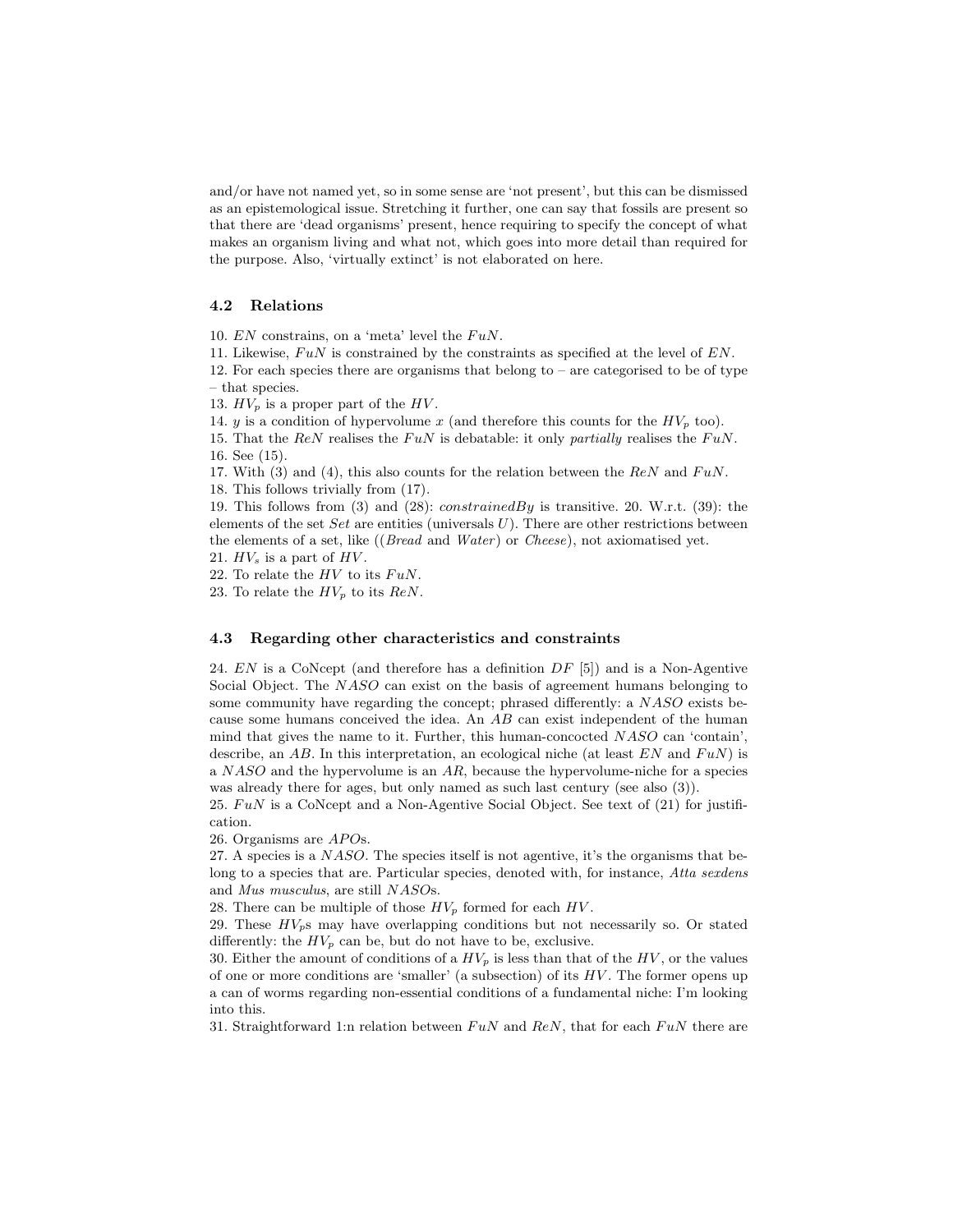one or more ReNs.

32. For  $EN$  the  $FuN$  and its  $Sp$  are related.

33. If there's a relation between a species and a niche, and there's another relation between the same niche and a species, then the species are the same.

34. A species cannot have two (or more)  $F uNs$ . Put differently, if there are two niches and only one species, then the  $FuNs$  are the same.

35. Trivially, if there isn't a species, then there is no niche either.

36. Moreover, if  $x$  is not a living species, there is no niche for that species.

37. Stated differently, there must be a species and living organisms, i.e. alive, for a corresponding niche to exist, see also the discussion on the non-empty niches.

38. Condition C is a NASO.

39.  $VaRa$  is a Set or can be some number interval  $(TR, PR)$  and  $AR$  in DOLCE are intended for the values of the qualities, and are subsumed by  $R$ ). The value range is either a set and the elements are values and are some EnDurant or PerDurant entity, or the actual values are numerical values between two extremes and the extremes do not have the same value. This is comprised in the DOLCE formalisation already. 40. If there's no  $Ax$ , then there's no  $C$ .

41. And if there is an  $Ax$ , but no values associated with it, then there's no  $C$  either.

42. The set of a  $HV$  contains the *maximum* amount of elements, i.e. there are  $m$  elements w  $(w_1, ..., w_m)$  and that is the maximum amount of elements (there are not n elements where  $n > m$ . From (20) and (13) follows that the value range of the axes of condition of the  $HV_p$  contains less elements. Further restrictions (to be investigated and formalised), expanding on  $(39)$ : the values in an R and between the values of two different  $R$  (axes) can have further constraints on the values.

43. The multiple  $HV_p$ s that are proper parts of HV can have overlapping conditions, but not necessarily so.

44. With two different species, and each thus with a different  $F u N$ , then their corresponding  $HVs$  are distinct as well.

45. Vice versa, if the  $F uNs$  are the same, then their  $HVs$  are the same. Both this one and (44) follow trivially from (33) and (34). Note that, for epistemological reasons, a  $FuN$ , and therefore a  $HV$  may be *underspecified*, but what is assumed here, that each is fully specified.

46. But, in addition to (44), there are  $F uNs$  (and therefore  $ReNs$  too) for different species that have one or more overlapping conditions.

47. One or more conditions (but less than all conditions) of the HV can be grouped together, where each subset represents a concept, such as 'environmental parameters', 'lab conditions', or corresponding to the 'role' the organisms of a species play.

48. Just to be sure, the  $HV_p$  and  $HV_s$  are not the same thing (see also (5)).

For the ReN, some other aspects such as the environment and habitat have to be introduced, which are characterised here at a high level of granularity (i.e. simplified and only for what is required for/related to the niche).

Note that (some of) the parameters and their values of the environment are used when identifying (or searching for) a realised niche. One measures the values of some axis of a condition in the given environment over time and subsequently can use the resulting range as a  $VaRa$  of an Ax of a C that is part of the  $HV_p$  of the ReN for the focal organisms. By doing some more research and combining the thus obtained value ranges for the particular parameter, it is possible to elucidate the  $C$  for the  $F u N$  of the species the focal organisms belong to.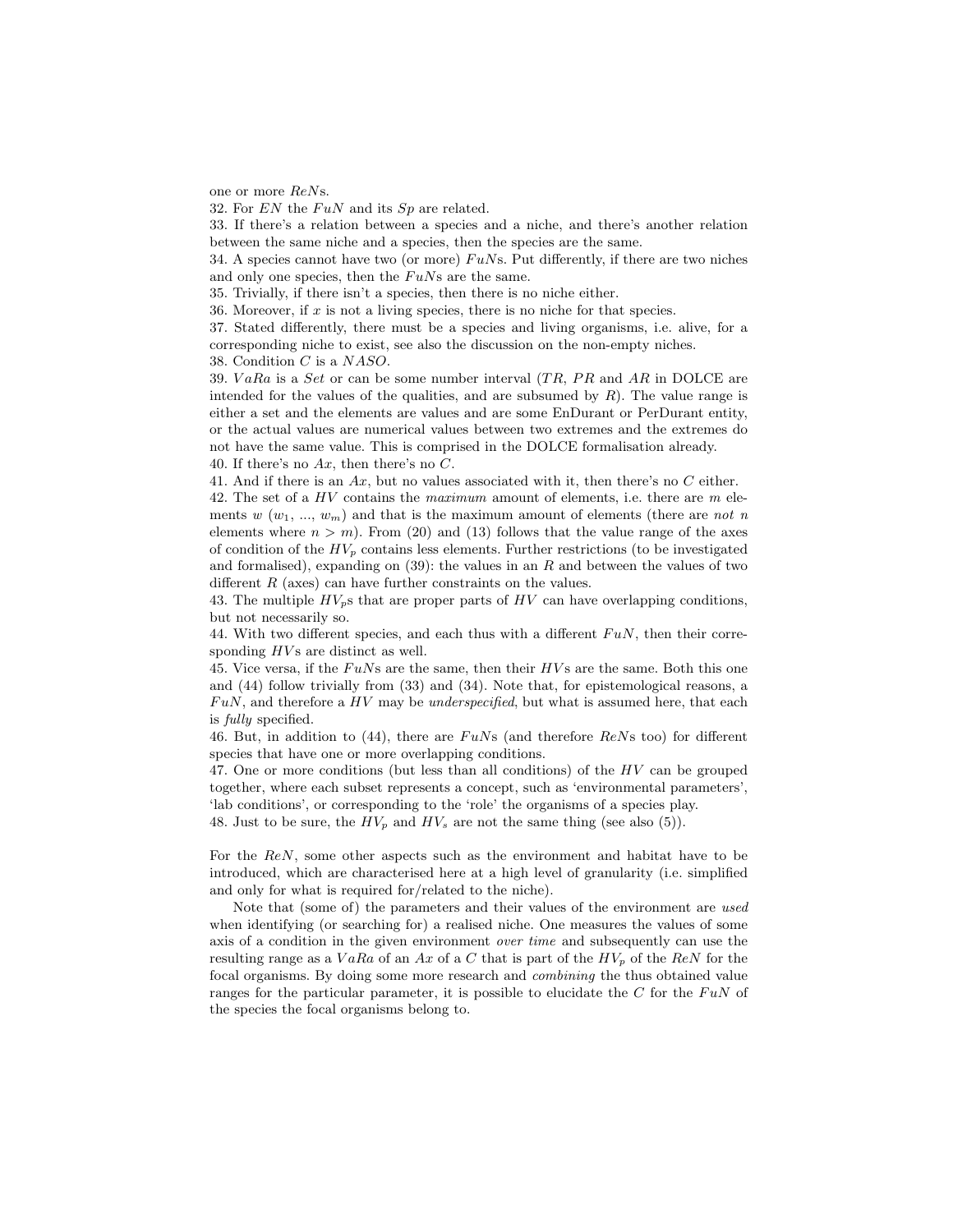49. Environment is a combination of biotic and abiotic conditions. This is extremely summarised but suffices for the task at hand.

50. There exist environments where no organisms live.

51. There are also environments where organism do lives.

52. That different organisms belonging to the same species live in different environments at the same time.

53. There are multiple (realised) niches of multiple species in some environment, i.e. a 1:n relationship.

54. The Habitat is, like Environment, underspecified, but suffices for the task at hand. The habitat is a NASO.

55. There does not exist a habitat where nothing lives. Put differently:

56. In every habitat there are organisms living because there is no 'uninhabitable habitat'. And, more importantly:

57. The organisms (of a species) living in a habitat can belong to different species, or: organisms from different species live in a single habitat. Note that this is a major difference with the realized niche. In a shorthand notation:

58. There are multiple realised niches in a habitat, i.e. a 1:n relationship between the two.

59. The niche at the realised level is part of the habitat, but the habitat is some generalisation and not bound to one single spatio-temporal location, hence not possible to define as such in the strict sense. A habitat, e.g CoastalWetlands, can also be interpreted as a condition of the hypervolume, i.e. organisms and species live in a realised niche and Habitat is one of the conditions that constitutes the HV of its species  $F uN$ . 60. In a habitat, conditions specified in one  $HV_p$  (i.e. that are part of a realised niche) overlap with conditions specified in another  $HV_p$  of a realised niche, where the two (or more) hypervolumes are realised hypervolumes from different species (hence from different hypervolumes).

61. The realized niche is a NASO (see (3), (21)).

62. A living species always has a fundamental niche.

63. Consequently, if the species is extinct, then there is no niche for that species.

64. A species is deemed to be alive if it used to be present some time ago, and is still present, plus that  $x$  has instances itself (i.e. organisms that are classified as belonging to species  $x$ ) as well (which follows from  $(8)$ ).

65. For all instances of O that belong to an instance of  $Sp$ , then this instance of O at time  $t$  is an organism categorised as belonging to some species. This is to avoid inconsistencies with unclassified organisms.

66. A trivial axiom that say that if a species belongs to the living, it is not extinct. Vice versa is arguable with relation to 'virtually extinct' species, which is not elaborated on here.

Additional species trivia can be added with respect to reproduction, genotype and phenotype, spatial locations, species differentiation, and can be extended with populations of organisms etc. While species are an essential component of the ecological niche, this is not elaborated on in this document, but has been separately formalised in accordance with the 'standard view' of species. NicheDiversification = the same species but with another niche at a later point in time. NicheDifferentiation = the 'species' differs that much, that it has become two different species, each with its own niche. NicheDiversification normally precedes NicheDifferentiation. Also, this is not elaborated on in this document (contact author for details).